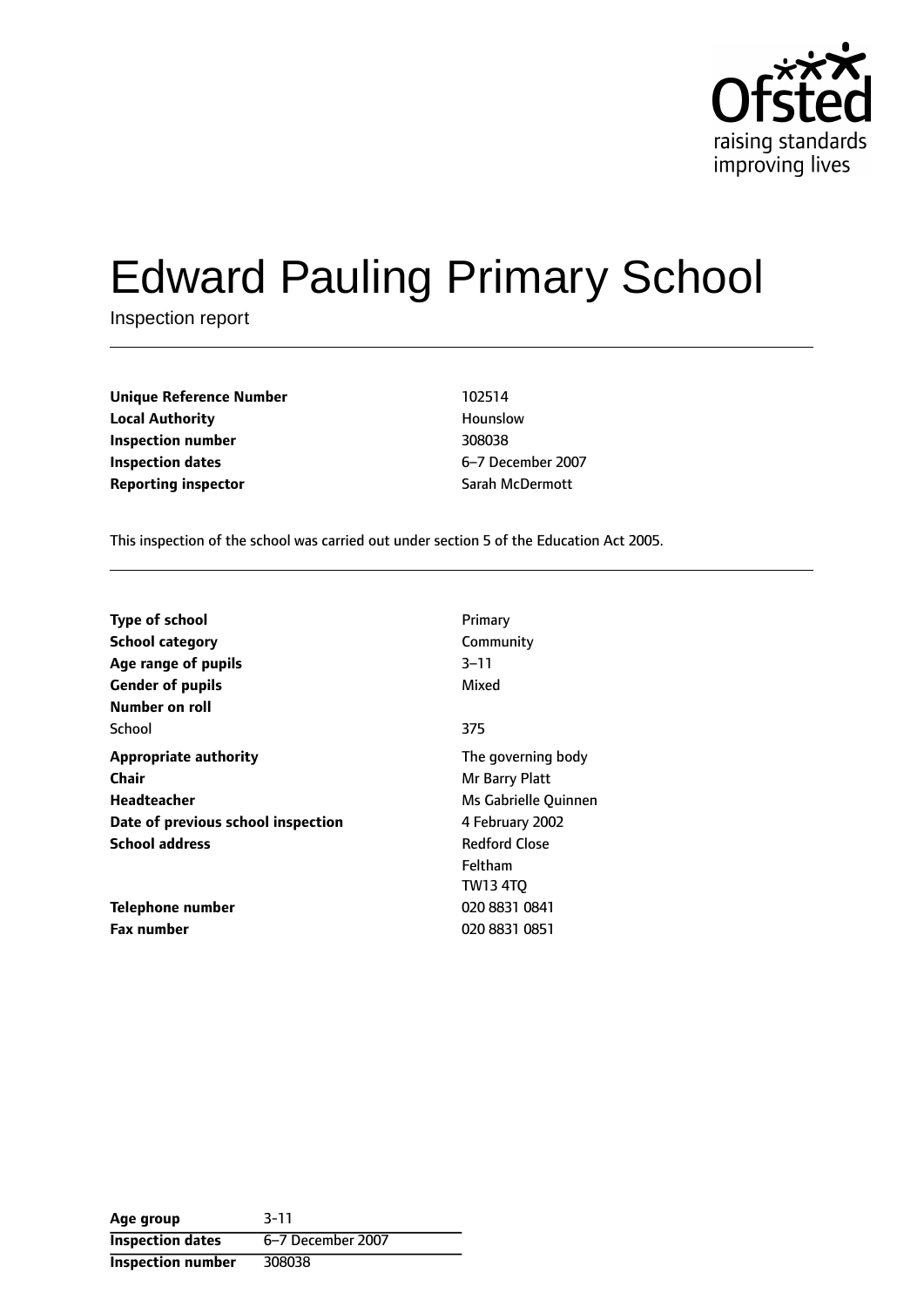.

© Crown copyright 2007

#### Website: www.ofsted.gov.uk

This document may be reproduced in whole or in part for non-commercial educational purposes, provided that the information quoted is reproduced without adaptation and the source and date of publication are stated.

Further copies of this report are obtainable from the school. Under the Education Act 2005, the school must provide a copy of this report free of charge to certain categories of people. A charge not exceeding the full cost of reproduction may be made for any other copies supplied.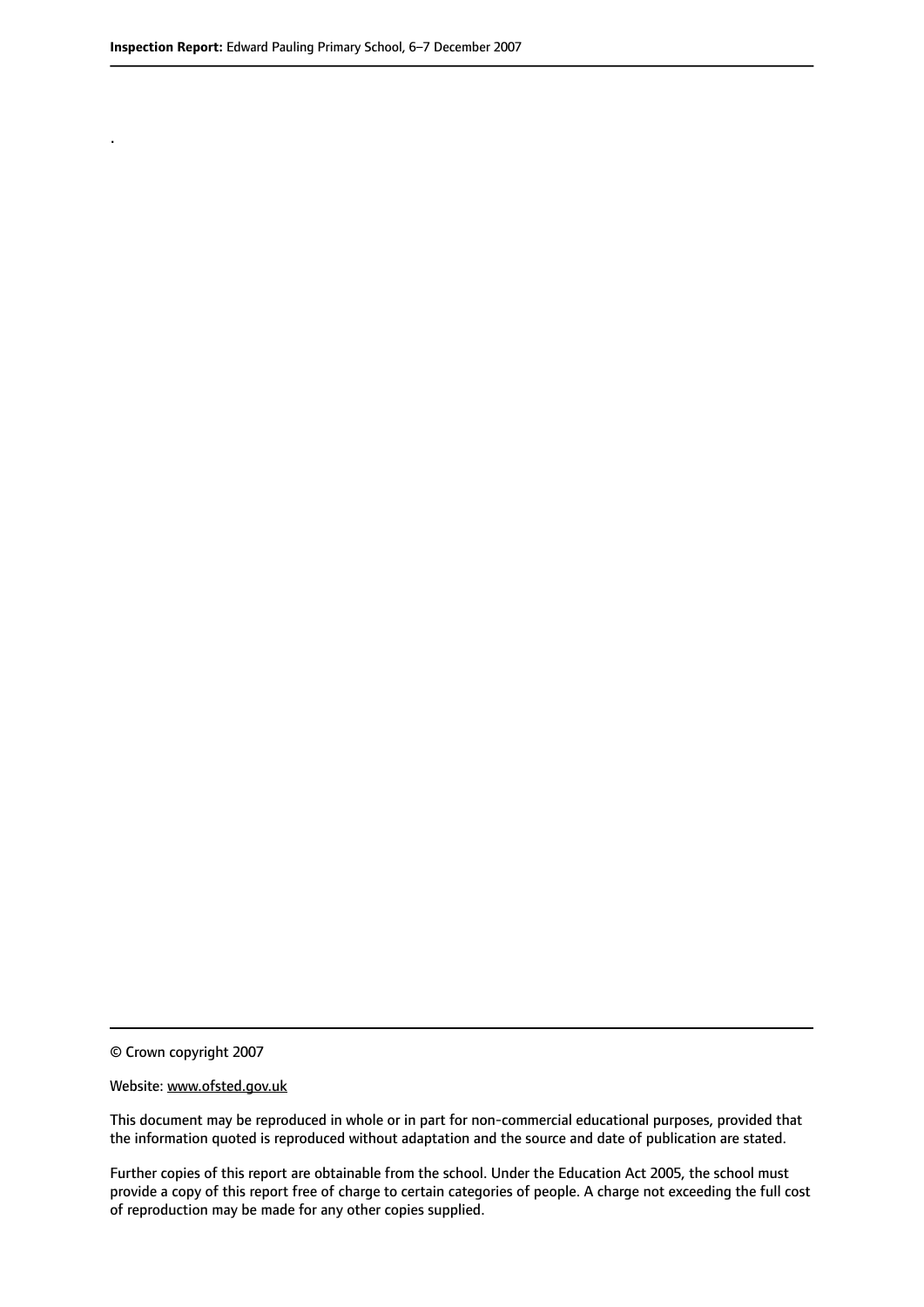# **Introduction**

The inspection was carried out by three Additional Inspectors.

#### **Description of the school**

This is a larger than average primary school, which was built in 1995 for a new housing estate. It serves a community that includes some areas of comparatively high deprivation where more families than average are eligible for free school meals. Although a high number of pupils are from minority ethnic backgrounds, the number with English as an additional language is average. There are more pupils with learning disabilities or difficulties than found in most schools, including a number with acute special educational needs. A third of the teachers are new to the school within the last two years.

The school has gained the Healthy Schools Award. It provides a wide range of extended services including a family learning programme, breakfast and after school care.

#### **Key for inspection grades**

| Outstanding  |
|--------------|
| Good         |
| Satisfactory |
| Inadequate   |
|              |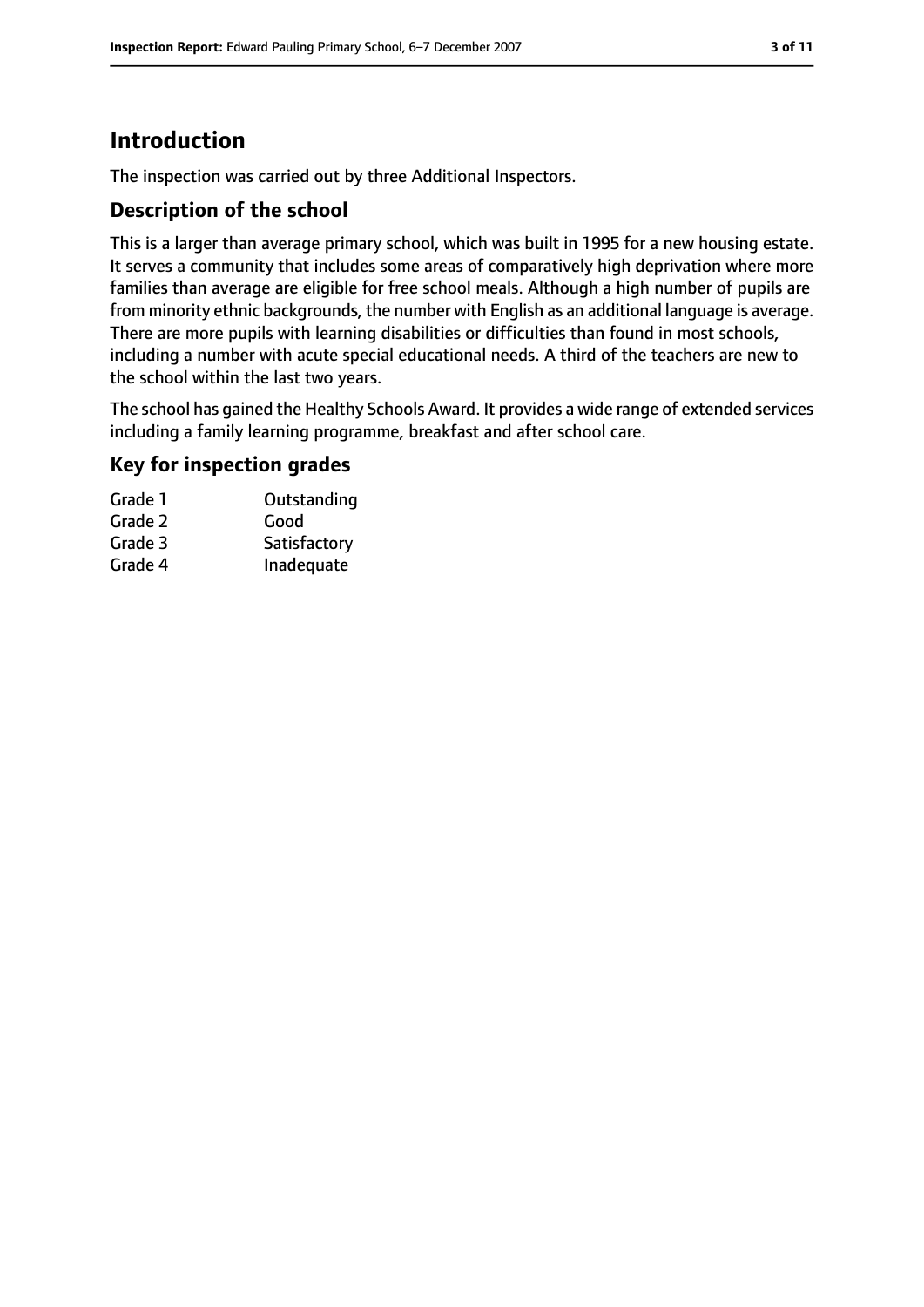# **Overall effectiveness of the school**

#### **Grade: 4**

In accordance with section 13 (3) of the Education Act 2005, HMCI is of the opinion that this school requires special measures because it is failing to give its pupils an acceptable standard of education and the persons responsible for leading, managing or governing the school are not demonstrating the capacity to secure the necessary improvement.

Pupils do not make sufficient progressin their learning over their time atschool. Children arrive in the Nursery with standards well below expectations. They do well in the Foundation Stage classes, but teachers in the main school are not all sufficiently effective in building on this positive start. Pupils make satisfactory progress in Key Stage 1, but do not keep up the momentum in Key Stage 2. By the time pupils leave school, standards are exceptionally low. In 2007, standards were particularly low in English and mathematics. Pupils did not achieve adequately because school leaders did not react quickly enough to stem the decline in their achievement. This legacy is still evident in the work of the current Years 3-6. Subject leaders are not confident in using the data gathered from assessments to pinpoint where pupils need extra help to make better progress. Leadership and management are inadequate. The school's view of its performance is over-optimistic, reflecting weaknesses in the approaches to self-evaluation. The limited impact of the school's actions on raising standards and improving pupils' achievements confirm that there is currently inadequate capacity to improve.

Parents appreciate what the school does for their children. The school works well with them and outside agencies to give good pastoral and personal support to the pupils. The personal development of the pupils is satisfactory. They enjoy coming to school. Attendance is just below the national average. Pupils behave satisfactorily and lead safe and healthy lives. They contribute well to school life and have a good knowledge of the world of work, but low standards in writing and mathematics do not bode well for pupils' future economic well-being.

Teaching and learning are inadequate because of significant weaknesses in Years 3-6. The analysis of these pupils' past work shows that teachers set different work for different groups but it is not always the right match. Consequently, academic guidance is not satisfactory and pupils do not make enough progress. Too many pupils still are not clear about what they need to do to improve their learning. The curriculum is satisfactory, enhanced by the interesting visits and themed days. However, the school has not been proactive enough in finding effective ways to bolster improvement in English and mathematics.

## **Effectiveness of the Foundation Stage**

#### **Grade: 2**

Parents say that their children get a good start to their education in the Foundation Stage, and inspectors agree. Children feel safe and secure and leave their parents happily. Staff give a successful emphasis to promoting children's personal development.

When children enter the Nursery, their standards are well below those expected for their age. They make good progress in Nursery and Reception classes but their standards remain below the national expectations when they leave the Reception Year. Staff use assessment procedures effectively to measure children's progress. Children learning English as an additional language make good progress because staff build on their enthusiasm to pick up new skills. Children with learning difficulties are identified quickly, receive good support and also make good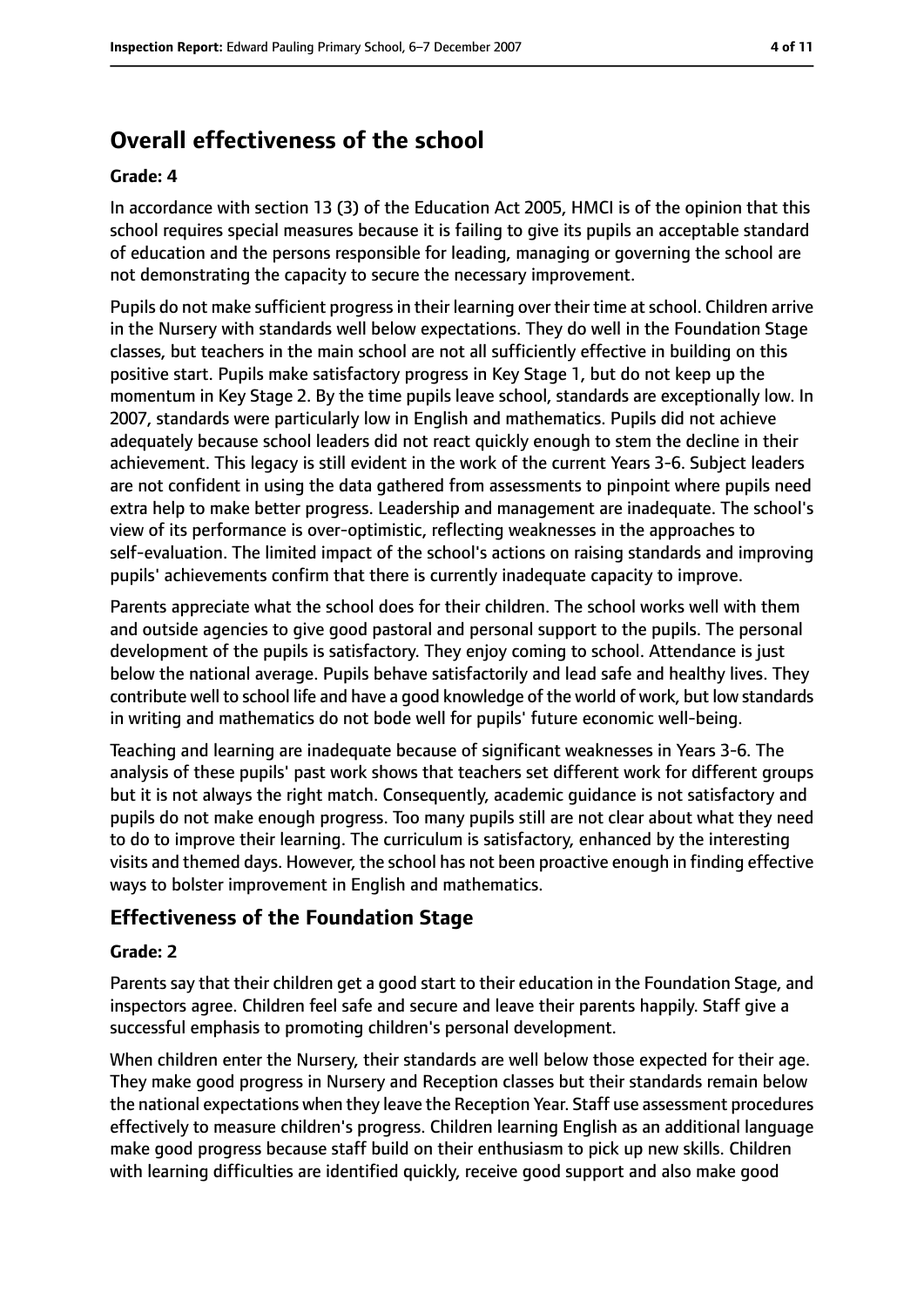progress. The headteacher is providing good leadership while the new co-ordinator settles into her role.

Lively teaching and interesting activities help children to learn well. Topics link all the six areas of learning required and capture the children'simagination. Carefully planned activities underpin the good teaching by providing plenty of practical 'hands on' experiences. However, occasionally a few children are given work that is too hard for them. The promotion of children's early literacy and numeracy skills is good. Nevertheless, sometimes staff accept nods and one-word answers, and miss opportunities to model language and encourage children to speak in sentences.

#### **What the school should do to improve further**

- Improve teaching so that achievement is better, particularly in English and mathematics.
- Analyse data more quickly to identify underachievement and to put in effective strategies for improvement.
- Ensure subject leaders and governors are clear about the progress of pupils and are effective in raising achievement.

# **Achievement and standards**

#### **Grade: 4**

With the exception of the Foundation Stage and Key Stage 1 pupils do not achieve well enough, or reach high enough standards. Pupils start in Year 1 with standards below national expectations. They make satisfactory progress in Key Stage 1. In 2007, standards were below average in reading, writing and mathematics at the end of Year 2. Pupils of all backgrounds and abilities fail to make adequate progress in Key Stage 2. In the Year 6 national tests for 2007 standards were low in science and exceptionally low in English, particularly writing, and mathematics. The school's own data identify similar underachievement in other classes in Key Stage 2.

The school failed to reach the targets agreed with the local authority for 2007. Staff have not yet undertaken a full analysis of the progress of the current Year 6 pupils. School records show that the progress these children made in Yr 5 was inadequate, so the targets for 2008 are particularly challenging.

# **Personal development and well-being**

#### **Grade: 3**

Pupils enjoy coming to school because they know teachers care for them and they find activities fun. Behaviour is satisfactory. In most lessons, pupils are well disciplined and have positive attitudes to learning. However, boisterous behaviour and silly actions sometimes spoil the enjoyment of others outside at play and in the lunch-hall. Pupils lead healthy lives through regular exercise. One pupil made a point of writing to the inspectors to say 'My favourite lesson is PE and we do running and sports hall athletics'. Most pupils eat a balanced diet, but a few pupils bring packed lunches without sufficient fruit or salad. Pupils know how to keep themselves safe. A few pupils report bullying but they know who to turn for help.

The spiritual moral social and cultural development of the pupils is good. Religious education and personal, social, health and citizenship (PSHCE) lessons help pupils to grow in maturity and appreciate the lives of others. Pupils are starting to realise how they can improve their learning, but a significant number wait to be told what to do rather than take the initiative themselves. Pupils contribute positively to the school community. The peer mediators sport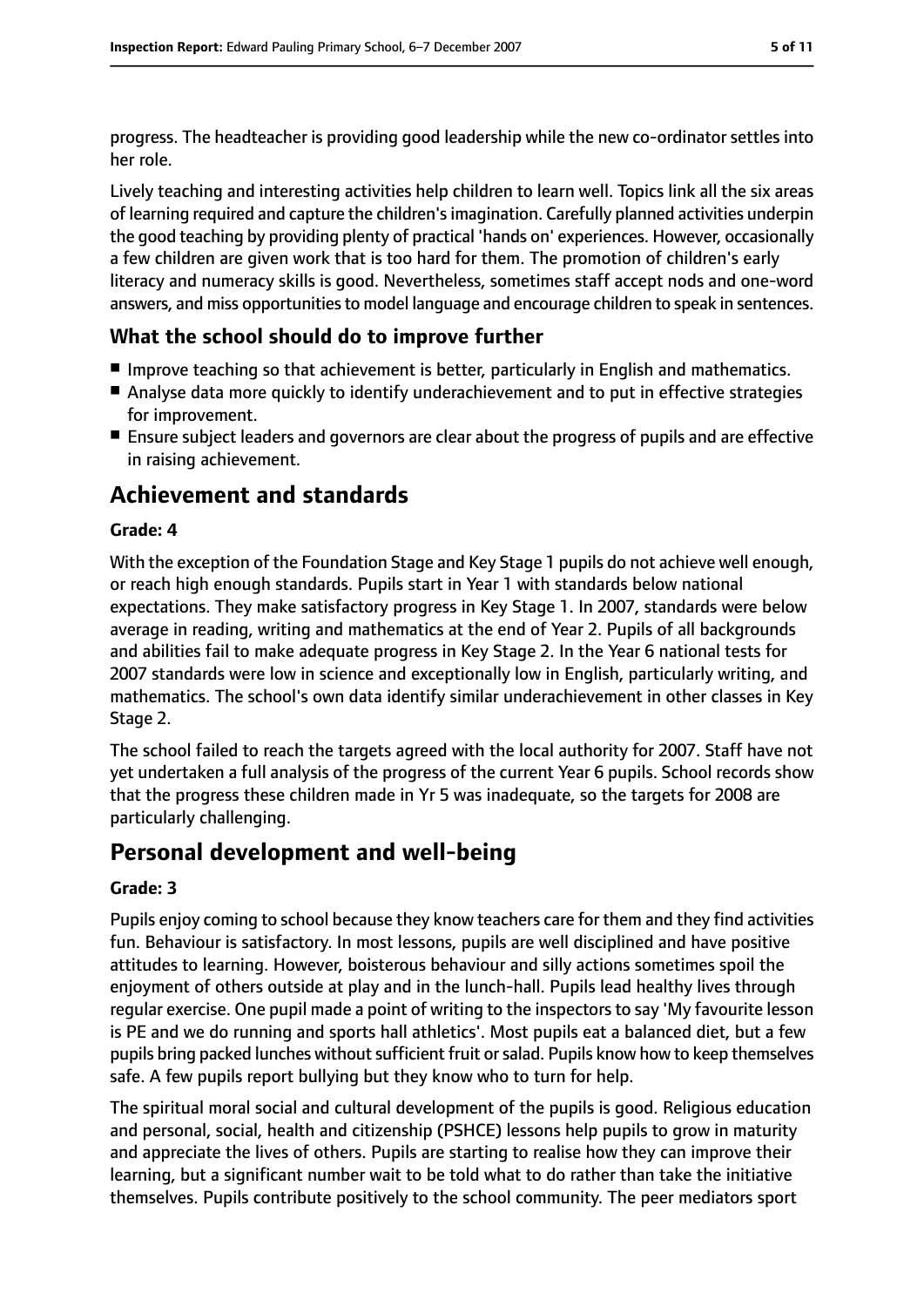their colourful tabards proudly and help to sort out squabbles amongst the younger pupils. A wide range of jobs through the Meaningful Work programme introduces pupils effectively to the world of employment. However, preparation for life beyond school is inadequate because their very low numeracy and writing skills hamper progress.

# **Quality of provision**

### **Teaching and learning**

#### **Grade: 4**

Teaching and learning are not consistent enough to ensure pupils in every phase of the school make adequate progress. They are good in the Foundation Stage, satisfactory in Key Stage 1 and inadequate at Key Stage 2. Progress in learning over time is inadequate because teachers have had inconsistent leadership and do not make sufficient use of assessment information to ensure that pupils have work that matches their learning needs. Teachers explain the purpose of the lesson effectively so that pupils know what they are aiming to learn. They use interactive whiteboards well to engage pupils in their learning. Pupils benefit from the chance to discuss work with peers, to develop their speaking and listening skills.

However, pupils are not sufficiently clear about how to improve their work. Pupils who struggle to read sometimes do not understand their targets because the vocabulary is too difficult. Teachers mark pupils' work regularly, but too often comments refer to untidy presentation rather than identifying how pupils could improve the content of their learning. The school's own data identifies considerable underachievement in pupils' performance in writing, science and mathematics in the past year.

#### **Curriculum and other activities**

#### **Grade: 3**

The school organises the timetable effectively to promote the pupils' enjoyment of learning. The 'Context to Learning' is successful in allowing pupils to make realistic connections between different subjects. There is sufficient time each day for English and mathematics lessons. However, subject leaders have not yet been able to identify strengths and weaknesses in their curriculum areas to improve provision and raise pupils' standards and achievement.

The curriculum is effective in promoting the personal development of the pupils. The school's programme of PSHCE includes useful skills that help pupils to become healthy, safe and responsible people. Celebrations, such as Black History Month, and themed days make the curriculum exciting and stimulating. Many visitors such as the Puppet Theatre, artists, storytellers and speakers from different faiths bring learning to life. Pupils enjoy a good range of lunchtime and after school clubs.

## **Care, guidance and support**

#### **Grade: 4**

Overall, the care, guidance and support of pupils are inadequate. Pastoral care is good. The welfare of the pupils is a high priority for the school. Parents are pleased with the way the school looks after their children. Staff are acutely aware of the social needs of both pupils and their parents. Child protection procedures meet legal requirements. Pupils are safe and secure while in the care of the school. There are good links with outside agencies to support the pupils' wide range of needs.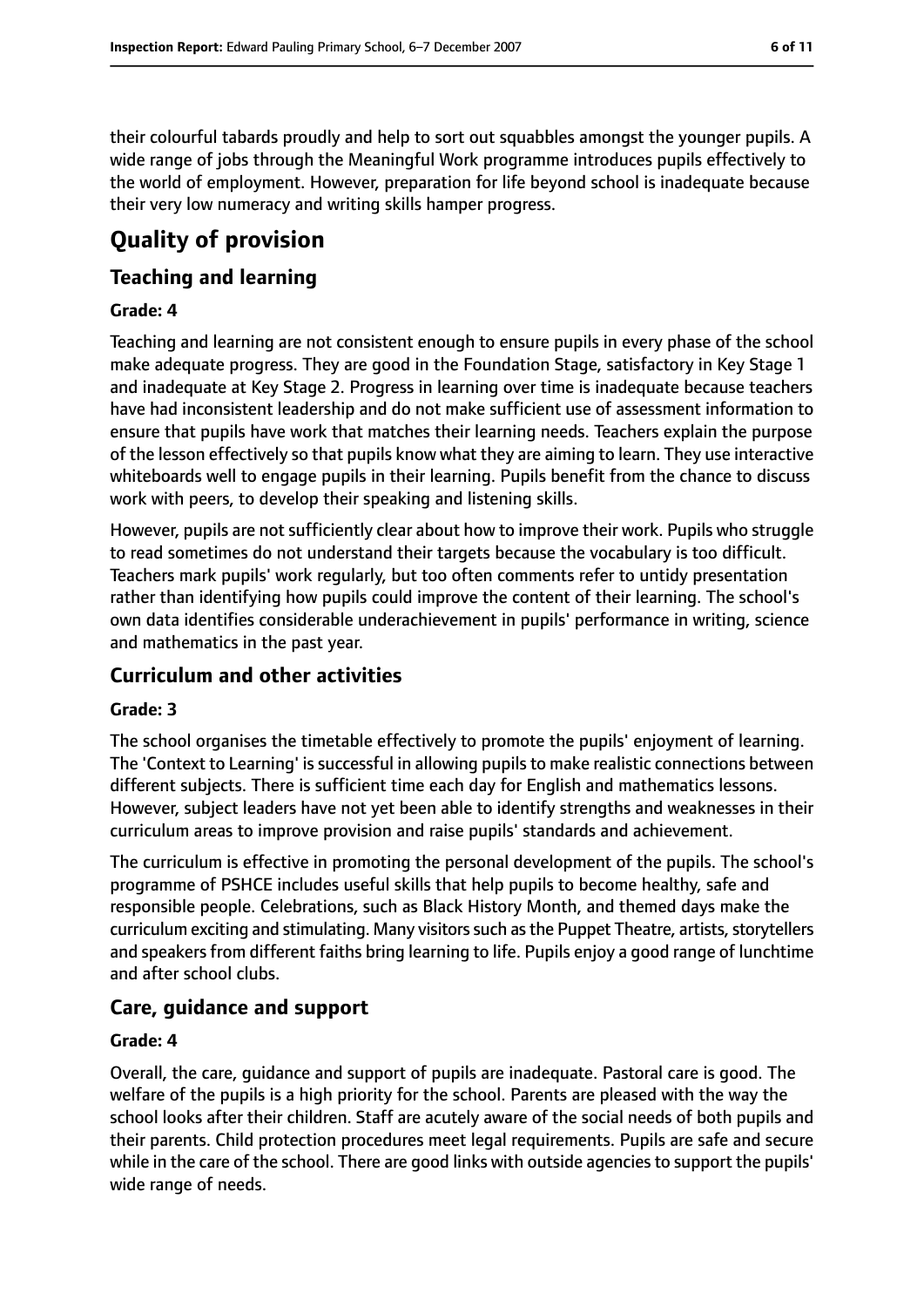Academic guidance is not sufficiently effective. Teachers scrutinise pupils' work regularly, but systems for using the information collected to check whether pupils are making the right progress are in a state of flux. Pupils have individual targets in English and mathematics but these do not contribute consistently to helping the pupils achieve better. Pupils with learning disabilities and difficulties have special support but this does not always ensure that they make sufficient progress..

# **Leadership and management**

#### **Grade: 4**

The headteacher leads a team committed to caring for the pupils. However, leaders and managers are not making sufficient impact on raising the standards and achievement of pupils. Several subject leaders are new and not confident in their role. They do not have a sufficiently broad view of achievement in their subject, so are not able to give an effective lead to their colleagues to improve standards. The school has set challenging targets for the pupils, but it is not using available data effectively to ensure these pupils successfully reach them. Without an accurate analysis of how pupils are progressing, the senior leaders are finding it difficult to secure progress and improve standards and achievement.

All pupils have a fair chance to take part in the school's activities. However, the school is not effective enough in ensuring that all pupils have the opportunity to make the academic progress they should. Governors are supportive, but they have not questioned and challenged the senior leaders on why standards and achievement have been falling. The school has worked hard to extricate itself from a financial debt. However, as achievement is inadequate, the school does not give value for money.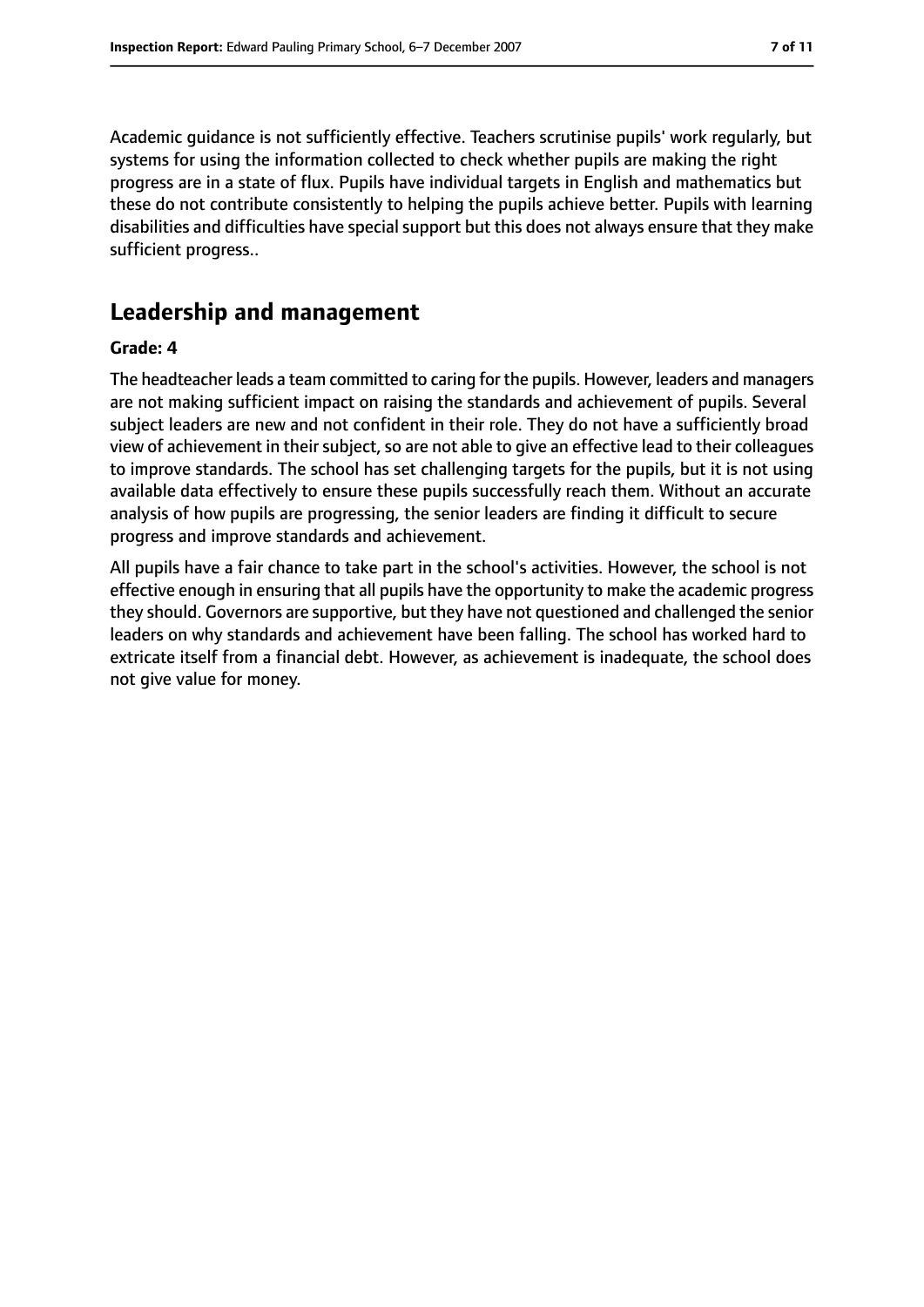**Any complaints about the inspection or the report should be made following the procedures set out in the guidance 'Complaints about school inspection', which is available from Ofsted's website: www.ofsted.gov.uk.**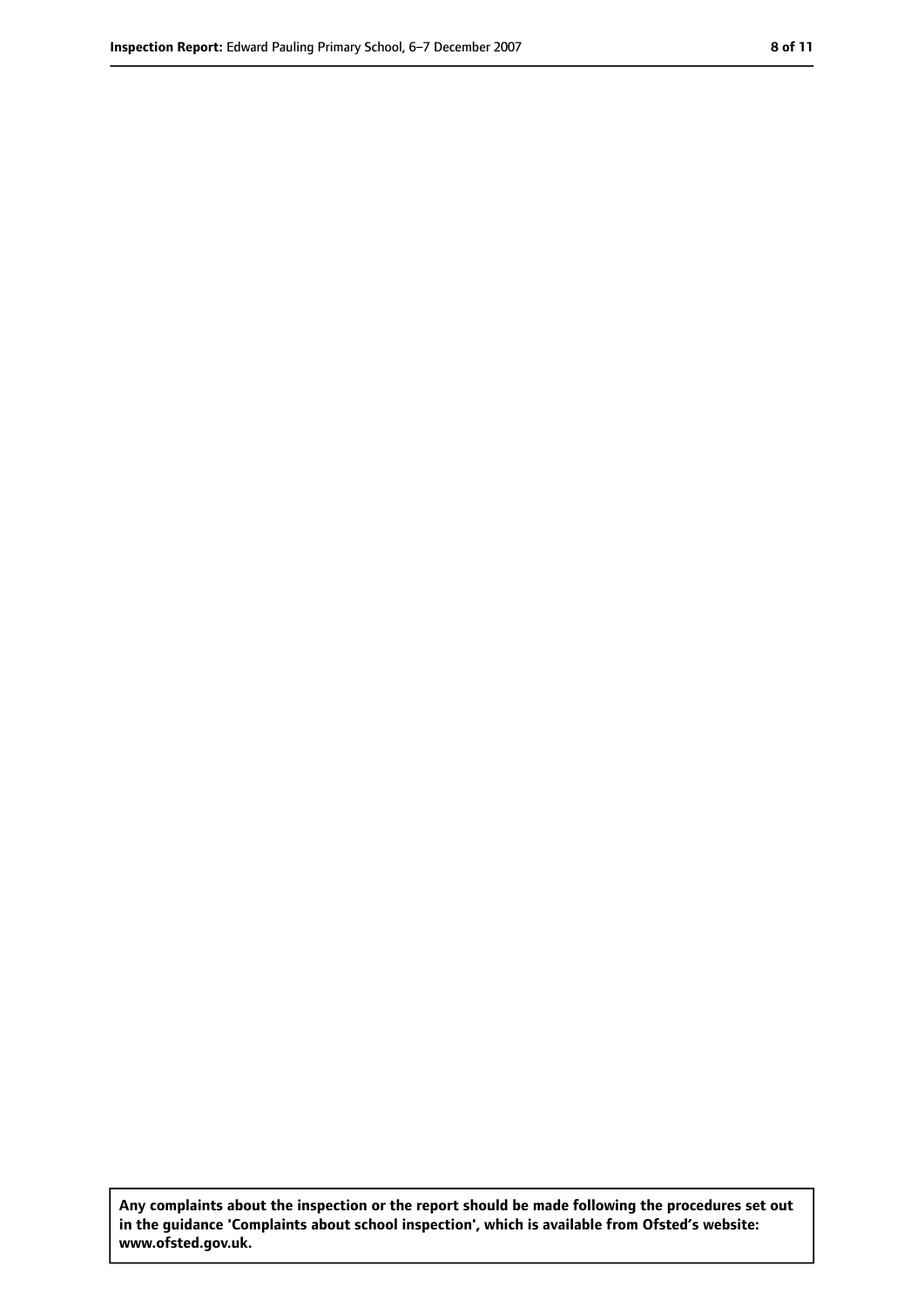# **Inspection judgements**

| $^{\backprime}$ Key to judgements: grade 1 is outstanding, grade 2 good, grade 3 satisfactory, and | <b>School</b>  |
|----------------------------------------------------------------------------------------------------|----------------|
| arade 4 inadequate                                                                                 | <b>Overall</b> |

# **Overall effectiveness**

| How effective, efficient and inclusive is the provision of education, integrated<br>care and any extended services in meeting the needs of learners? | 4         |
|------------------------------------------------------------------------------------------------------------------------------------------------------|-----------|
| Effective steps have been taken to promote improvement since the last<br>inspection                                                                  | <b>No</b> |
| How well does the school work in partnership with others to promote learners'<br>well-being?                                                         |           |
| The effectiveness of the Foundation Stage                                                                                                            |           |
| The capacity to make any necessary improvements                                                                                                      |           |

#### **Achievement and standards**

| How well do learners achieve?                                                                               |  |
|-------------------------------------------------------------------------------------------------------------|--|
| The standards <sup>1</sup> reached by learners                                                              |  |
| How well learners make progress, taking account of any significant variations between<br>groups of learners |  |
| How well learners with learning difficulties and disabilities make progress                                 |  |

## **Personal development and well-being**

| How good is the overall personal development and well-being of the<br>learners?                                  |  |
|------------------------------------------------------------------------------------------------------------------|--|
| The extent of learners' spiritual, moral, social and cultural development                                        |  |
| The extent to which learners adopt healthy lifestyles                                                            |  |
| The extent to which learners adopt safe practices                                                                |  |
| How well learners enjoy their education                                                                          |  |
| The attendance of learners                                                                                       |  |
| The behaviour of learners                                                                                        |  |
| The extent to which learners make a positive contribution to the community                                       |  |
| How well learners develop workplace and other skills that will contribute to<br>their future economic well-being |  |

## **The quality of provision**

| How effective are teaching and learning in meeting the full range of the<br>learners' needs?          |  |
|-------------------------------------------------------------------------------------------------------|--|
| How well do the curriculum and other activities meet the range of needs<br>and interests of learners? |  |
| How well are learners cared for, guided and supported?                                                |  |

 $^1$  Grade 1 - Exceptionally and consistently high; Grade 2 - Generally above average with none significantly below average; Grade 3 - Broadly average to below average; Grade 4 - Exceptionally low.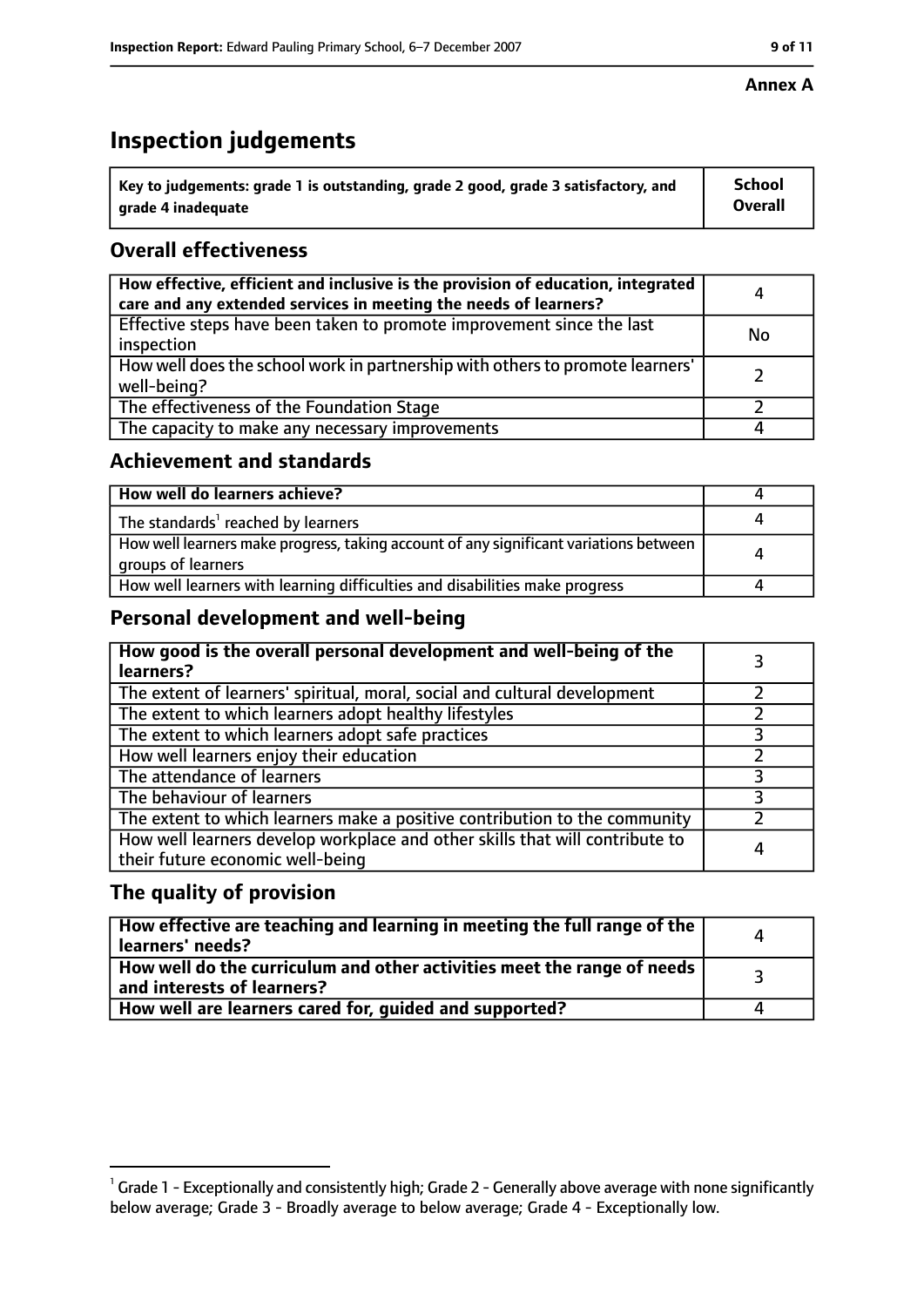# **Leadership and management**

| How effective are leadership and management in raising achievement<br>and supporting all learners?                                              |     |
|-------------------------------------------------------------------------------------------------------------------------------------------------|-----|
| How effectively leaders and managers at all levels set clear direction leading<br>to improvement and promote high quality of care and education |     |
| How effectively leaders and managers use challenging targets to raise standards                                                                 | 4   |
| The effectiveness of the school's self-evaluation                                                                                               |     |
| How well equality of opportunity is promoted and discrimination tackled so<br>that all learners achieve as well as they can                     | 4   |
| How effectively and efficiently resources, including staff, are deployed to<br>achieve value for money                                          | 4   |
| The extent to which governors and other supervisory boards discharge their<br>responsibilities                                                  | 4   |
| Do procedures for safequarding learners meet current government<br>requirements?                                                                | Yes |
| Does this school require special measures?                                                                                                      | Yes |
| Does this school require a notice to improve?                                                                                                   | No  |